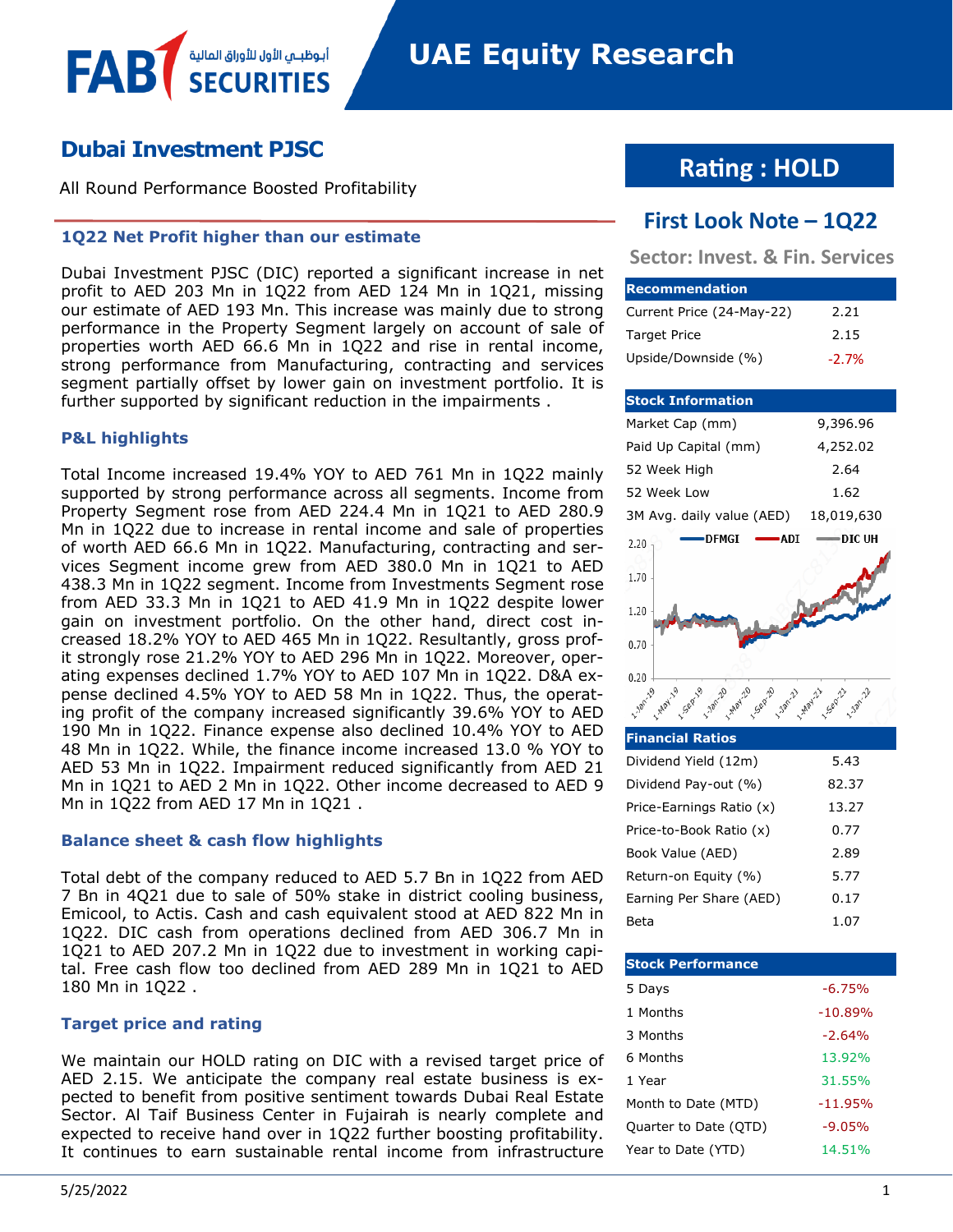# أبوظبــي الأول للأوراق المالية FA **SECURITIES**

and ancillary facilities located in Dubai Investment Park (DIP) with an occupancy rate of 98%. DIC recently sold 50% stake in its district cooling business at the enterprise valuation of USD 1 Bn to Actis. Transaction will help in bringing down debt levels which declined from AED 7.0 Bn in 4Q21 to AED 5.7 Bn in 1Q22. It further plans to use the proceed for new investments and special pay dividend to shareholders. Despite all these positives, the company remain highly leveraged with net leverage ratio of 5.1x in 1Q22 with no clear roadmap to reduce debt in the near-term leading us to maintain our HOLD rating on the stock.

#### **DIC- Relative valuation**

| (at CMP)       | 2018 | 2019 | 2020    | 2021 | 2022F |
|----------------|------|------|---------|------|-------|
| PE(X)          | 14.4 | 14.3 | 27.0    | 15.2 | 14.3  |
| PB(X)          | 0.8  | 0.8  | 0.8     | 0.8  | 0.8   |
| EV/EBITDA      | 27.8 | 23.0 | 23.3    | 17.4 | 16.0  |
| Dividend yield | 4.5% | 4.5% | $3.6\%$ | 5.4% | 5.4%  |

*FABS Estimates & Co Data*

#### **DIC - P&L**

| <b>AED mm</b>                 | 1Q21         | 4Q21   | 1Q22A  | <b>1Q22F</b> | Var.     | YOY Ch   | QOQ Ch   | 2021     | 2022F        | YOY       |
|-------------------------------|--------------|--------|--------|--------------|----------|----------|----------|----------|--------------|-----------|
| <b>Total Income</b>           | 638          | 847    | 761    | 949          | $-19.8%$ | 19.4%    | $-10.2%$ | 3,415    | 3,734        | 9.3%      |
| <b>Direct Costs</b>           | $-393$       | -542   | $-465$ | $-588$       | $-20.9%$ | 18.2%    | $-14.3%$ | $-2,269$ | $-2,511$     | 10.6%     |
| <b>Gross profit</b>           | 244          | 305    | 296    | 361          | $-18.0%$ | 21.2%    | $-2.8%$  | 1,146    | 1,223        | 6.7%      |
| <b>Operating Expenses</b>     | $-109$       | $-129$ | $-107$ | $-167$       | $-36.2%$ | $-1.7%$  | $-17.0%$ | -446     | $-519$       | 16.2%     |
| <b>EBITDA</b>                 | 197          | 232    | 248    | 247          | 0.6%     | 25.9%    | 7.1%     | 933      | 935          | 0.2%      |
| D&A                           | $-61$        | $-55$  | -58    | $-53$        | 11.3%    | $-4.5%$  | 5.7%     | $-233$   | $-231$       | $-1.0%$   |
| <b>Operating profit</b>       | 136          | 176    | 190    | 194          | $-2.3%$  | 39.6%    | 7.5%     | 700      | 704          | 0.6%      |
| Finance expenses              | -53          | $-44$  | $-48$  | $-45$        | 6.6%     | $-10.4%$ | 7.6%     | $-207$   | $-211$       | 2.0%      |
| Finance income                | 47           | 23     | 53     | 25           | 116.6%   | 13.0%    | 131.8%   | 98       | 100          | 2.0%      |
| Impairments                   | $-21$        | $-7$   | $-2$   | 0            | NΜ       | $-92.5%$ | $-77.2%$ | $-42$    | $\mathbf 0$  | <b>NM</b> |
| Other income                  | 17           | 19     | 9      | 19           | $-52.8%$ | $-45.7%$ | $-51.4%$ | 64       | 67           | 4.0%      |
| <b>Profit before NCI</b>      | 125          | 166    | 203    | 193          | 4.9%     | 62.2%    | 21.7%    | 612      | 659          | 7.7%      |
| <b>NCI</b>                    | $\mathbf{1}$ | 3      | 0      | 0            | NΜ       | NΜ       | NΜ       | $-7$     | $\mathbf{0}$ | NΜ        |
| <b>Profit to shareholders</b> | 124          | 164    | 203    | 193          | 4.9%     | 63.6%    | 23.6%    | 619      | 659          | 6.4%      |

*FABS Estimates & Co Data*

#### **DIC - Margins**

|                         | 1021  | 4021  | 1022A | YOY ch | 000 ch | 2021  | 2022F | Change |
|-------------------------|-------|-------|-------|--------|--------|-------|-------|--------|
| Gross profit margin     | 38.3% | 36.0% | 38.9% | 60     | 294    | 33.6% | 32.7% | -81    |
| EBITDA margin           | 30.9% | 27.3% | 32.6% | 169    | 525    | 27.3% | 25.0% | $-228$ |
| Operating profit margin | 21.3% | 20.8% | 24.9% | 361    | 410    | 20.5% | 18.9% | -163   |
| Net Margin              | 19.4% | 19.3% | 26.6% | 720    | 727    | 18.1% | 17.7% | -48    |
|                         |       |       |       |        |        |       |       |        |

*FABS estimate & Co Data*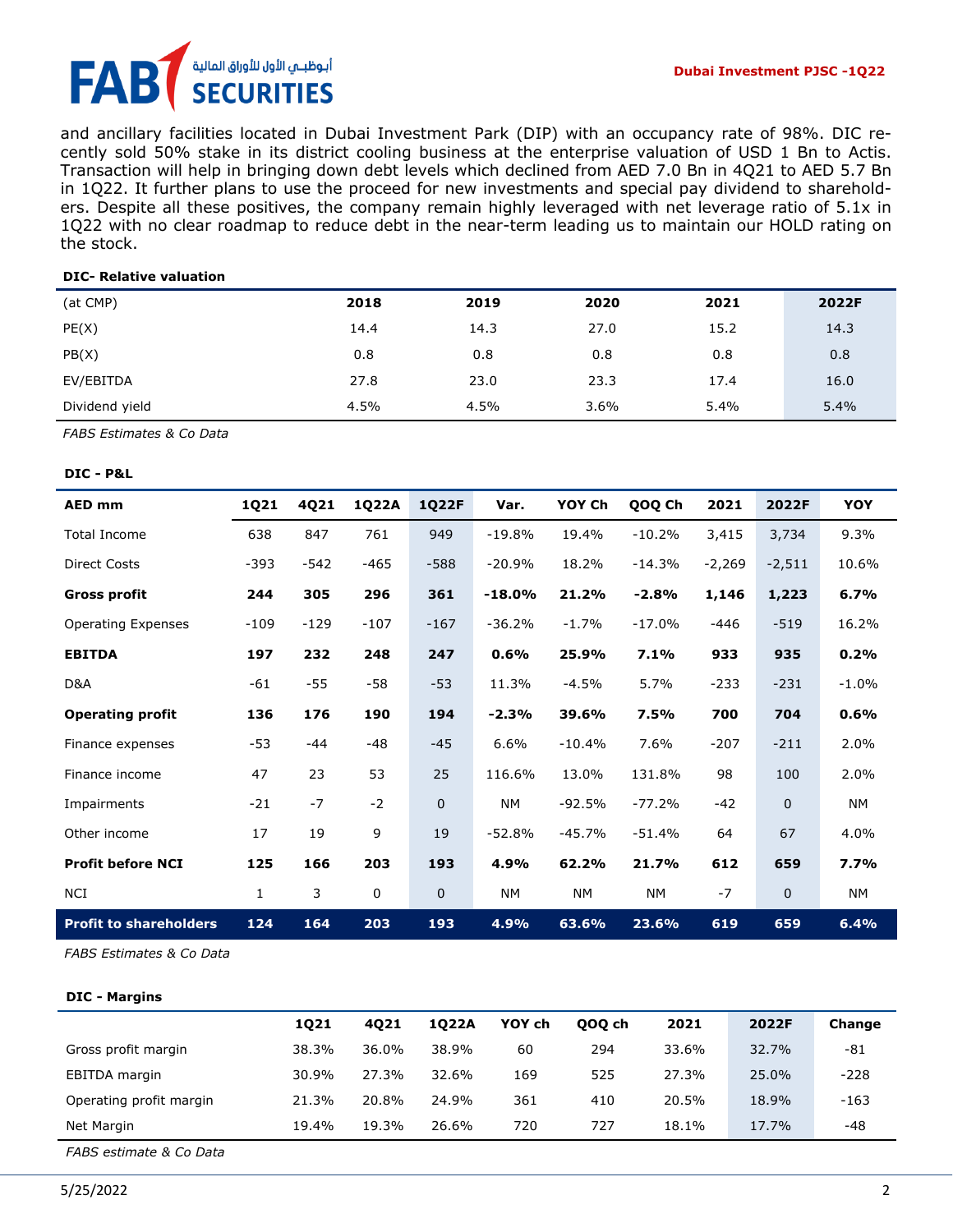

# **Research Rating Methodology:**

| Rating        | <b>Upside/Downside potential</b> |
|---------------|----------------------------------|
| <b>BUY</b>    | Higher than $+15%$               |
| ACCUMULATE    | Between $+10\%$ to $+15\%$       |
| <b>HOLD</b>   | Lower than $+10\%$ to $-5\%$     |
| <b>REDUCE</b> | Between -5% to -15%              |
| <b>SELL</b>   | Lower than -15%                  |

### **FAB Securities Contacts:**

#### **Research Analysts**

| Ahmad Banihani                            | +971-2-6161629                   | ahmad.banihani@Bankfab.com |
|-------------------------------------------|----------------------------------|----------------------------|
| <b>Sales &amp; Execution</b>              |                                  |                            |
| Abu Dhabi Head Office                     |                                  |                            |
| <b>Trading Desk</b>                       | $+971 - 2 - 6161700/1$           | Online Trading Link        |
|                                           | +971-2-6161777                   |                            |
| Institutional Desk<br>Sales and Marketing | +971-4-4245765<br>+971-2-6161703 |                            |

# **DISCLAIMER**

This report has been prepared by FAB Securities (FABS), which is authorised by the UAE Securities and Commodities Authority, licensing registration number 604002, and is a member of the Abu Dhabi Securities Exchange and Dubai Financial Market. The information, opinions and materials contained in this report are provided for information purposes only and are not to be used, construed, or considered as an offer or the solicitation of an offer or recommendation to sell or to buy or to subscribe for any investment security or other financial instrument. The information, opinions and material in this report have been obtained and derived from publicly available information and other sources considered reliable without being independently verified for their accuracy or completeness. FABS gives no representation or warranty, express or implied, as to the accuracy and completeness of information and opinions expressed in this report. Opinions expressed are current as of the original publication date appearing on the report only and the information, including the opinions contained herein, are subject to change without notice. FABS is under no obligation to update this report. The investments referred to in this report might not be suitable for all recipients. Recipients should not base their investment decisions on this report and should make their own investigations, and obtain independent advice, as appropriate. Any loss or other consequences arising from the uses of material contained in this report shall be the sole and exclusive responsibility of the recipient and FABS accepts no liability for any such loss or consequence. The value of any investment could fall as well as rise and the investor may receive less than the original amount invested. Some investments mentioned in this report might not be liquid investments, which could be difficult to realise in cash. Some investments discussed in this report could be characterised by high level of volatility, which might result in loss. FABS owns the intellectual property rights and any other material contained in this report. No part of this report may be reproduced, utilised or modified in any form either in whole or in part or by any electronic, mechanical or other means, now known or hereafter invented, including photocopying and recording, or stored in any retrieval system without the prior consent of FABS in writing. While utmost care has been taken to ensure that the information provided is accurate and correct, neither FABS, nor its employees shall, in any way, be responsible for the contents. By accepting this document, the recipient agrees he/she has read the above disclaimer and to be bound by the foregoing limitations/ restrictions.